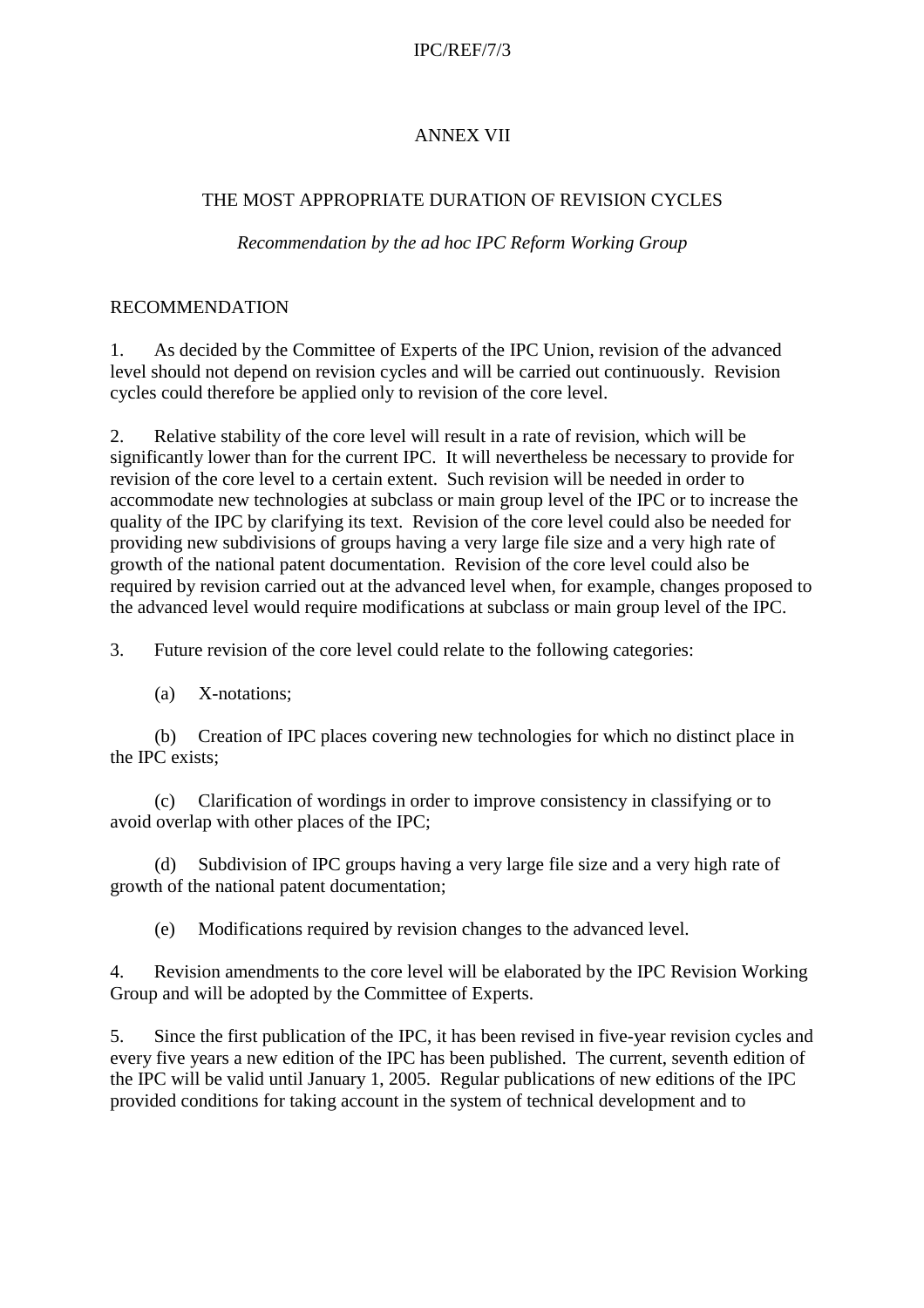# IPC/REF/7/3 Annex VII, page 2

guarantee that published patent documents were classified according to IPC symbols which were valid at the given period of time as, according to the Strasbourg Agreement, member States of the IPC Union shall include in their published patent documents the complete symbols of the Classification which is in force.

6. Regular publications of new editions led, however, to the need to rely on superseded IPC editions in the retrospective search. This presented a serious problem for industrial property offices and the general public. In the reformed IPC, this problem will be solved by the availability of the Master Classification Database containing the IPC data of patent documentation classified only according to the current edition of the IPC.

7. It is supposed that the core level of the IPC will be applied for classifying national patent documents by small industrial property offices, in particular in developing countries. For such offices, regular official publications on different information carriers of new editions of the core level will be extremely important for the proper administration of the classification and reclassification work.

8. A fixed revision cycle for the core level will also be needed for the periodical publication of its printed version, preparation of national language versions of the IPC, revision of the Guide to the IPC and updating the official catchword indexes to the IPC.

9. Previously applied five-year revision cycles met certain criticism of industrial property offices and the public as they led to considerable delay between the submission of a revision request and the implementation of revision results in the IPC. It became especially unacceptable at the present time of rapid technological changes observed throughout the world.

10. Revision periods will be shortened, therefore, by two years and three-year revision cycles will be applied henceforth. Starting from the year 2005, new IPC editions, incorporating revision changes, will appear every three years and will bear the designation of the year of publication, for example, IPC-2005.

11. The three-year revision cycle will be the most efficient for the core level as it will accelerate implementation in the core level of the changes necessitated by technological progress, preserving at the same time its relative stability.

12. Although the three-year revision cycle should normally be applied in the future for the core level, the IPC Committee of Experts could extend the revision cycle if it considered the publication of the new edition of the core level premature, as in the case, for example, of an insufficient number of revision amendments made to the core level.

13. Amendments to the core level adopted by the Committee of Experts will be accumulated during the three-year revision period and will officially enter into force at its end. Amendments adopted will also be incorporated by the International Bureau in the IPC and published in the Internet version of the IPC, following the sessions of the Committee.